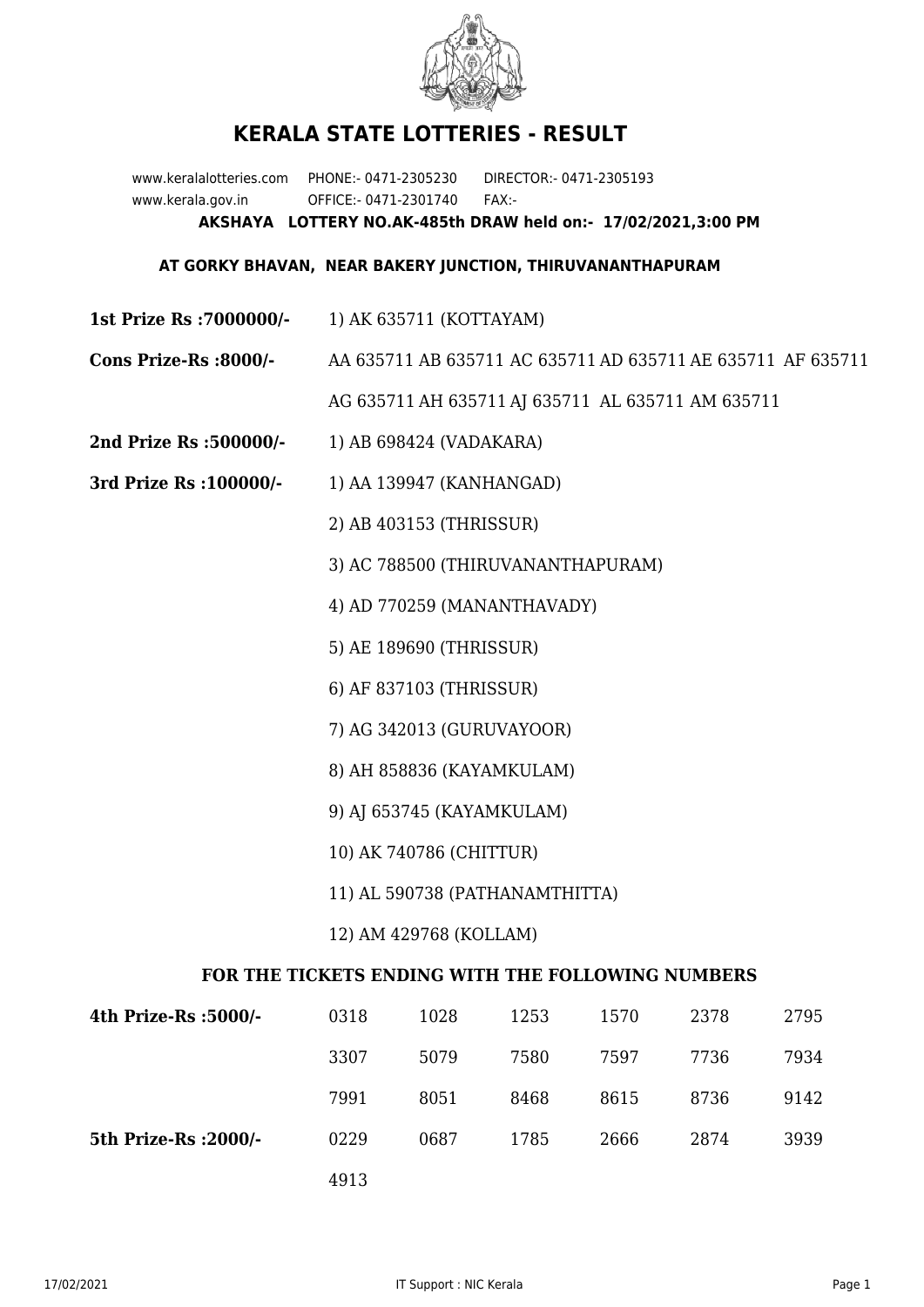| 6th Prize-Rs : 1000/- | 0091 | 0115 | 1344 | 1847 | 2978 | 3636 |
|-----------------------|------|------|------|------|------|------|
|                       | 3986 | 4471 | 4718 | 4750 | 4908 | 4981 |
|                       | 5384 | 5659 | 6355 | 7039 | 7777 | 7835 |
|                       | 7905 | 7908 | 7921 | 9006 | 9091 | 9361 |
|                       | 9477 | 9547 |      |      |      |      |
| 7th Prize-Rs :500/-   | 0107 | 0213 | 0425 | 0480 | 0740 | 0846 |
|                       | 0861 | 0873 | 0889 | 0901 | 0925 | 0944 |
|                       | 1280 | 1443 | 1487 | 1535 | 1560 | 1615 |
|                       | 1917 | 2556 | 2852 | 2905 | 3188 | 3269 |
|                       | 3284 | 3459 | 3561 | 3585 | 3642 | 3885 |
|                       | 3924 | 4009 | 4053 | 4155 | 4290 | 4390 |
|                       | 4919 | 4967 | 4979 | 4983 | 5132 | 5475 |
|                       | 5559 | 5687 | 6041 | 6146 | 6214 | 6738 |
|                       | 6932 | 7203 | 7213 | 7513 | 7920 | 8003 |
|                       | 8119 | 8120 | 8894 | 8980 | 9051 | 9066 |
|                       | 9227 | 9239 | 9644 | 9942 |      |      |
| 8th Prize-Rs : 100/-  | 0020 | 0086 | 0215 | 0243 | 0273 | 0327 |
|                       | 0403 | 0455 | 0540 | 0581 | 0848 | 0908 |
|                       | 0967 | 1035 | 1077 | 1142 | 1176 | 1190 |
|                       | 1327 | 1361 | 1429 | 1484 | 1517 | 1699 |
|                       | 1755 | 1835 | 1928 | 1951 | 2021 | 2023 |
|                       | 2147 | 2202 | 2261 | 2897 | 3340 | 3406 |
|                       | 3577 | 3583 | 3594 | 3664 | 3823 | 3854 |
|                       | 3863 | 3971 | 3999 | 4110 | 4239 | 4282 |
|                       | 4360 | 4401 | 4529 | 4608 | 4825 | 4827 |
|                       | 4914 | 4954 | 5077 | 5209 | 5227 | 5300 |
|                       | 5362 | 5381 | 5411 | 5427 | 5833 | 5845 |
|                       | 5943 | 5955 | 5983 | 5993 | 6077 | 6313 |
|                       | 6352 | 6446 | 6454 | 6461 | 6474 | 6510 |